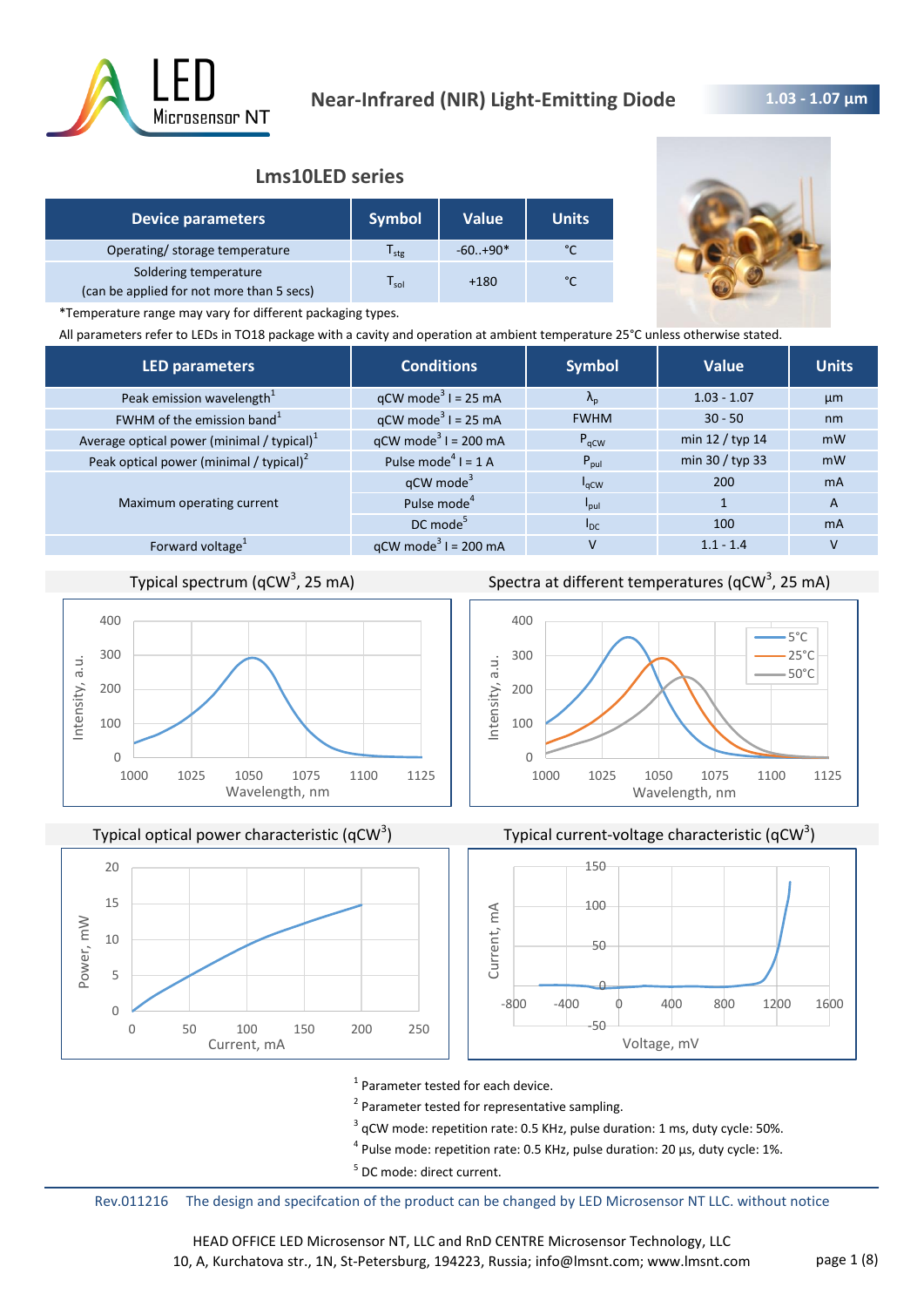

# **Near-Infrared (NIR) Light-Emitting Diode**

**1.03 - 1.07 μm** 

| <b>Packages</b>                                                                                            | <b>Model</b>   |
|------------------------------------------------------------------------------------------------------------|----------------|
| TO-18 with a cap with a glass window                                                                       | Lms10LED       |
| TO-18 with a parabolic reflector without a glass window                                                    | Lms10LED-R     |
| TO-18 with a parabolic reflector with a glass window                                                       | Lms10LED-RW    |
| TO-5 with a built-in thermocooler and thermoresistor, covered by a cap with a glass window                 | Lms10LED-TEM   |
| TO-5 with a built-in thermocooler and thermoresistor, covered by a parabolic reflector with a glass window | Lms10LED-TEM-R |

Radiant characteristics (far-field pattern)





#### Related products:

● **LED drivers (D-41i, D-51i, minidrivers mD-1c, mD-1p)** - provide LED power supply in pulse modes.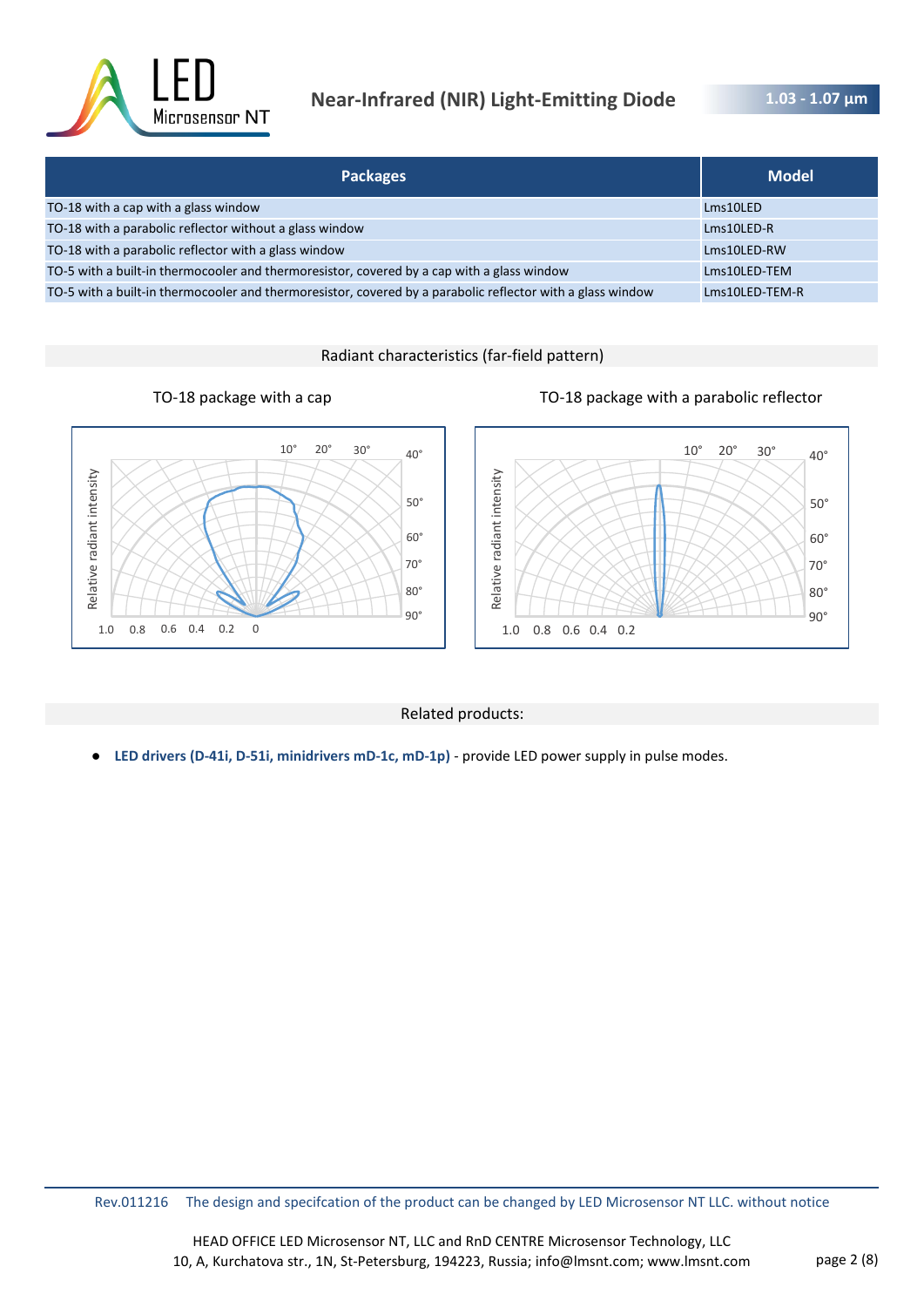

To drive the LED we recommend the following basic circuit connections:



**LED basic circuit connection LED with thermoelectric module basic circuit connection**



We recommend using **Quasi Continuous Wave (qCW) mode** with a duty cycle 50% or 25% to obtain maximum average optical power and short **Pulse modes** to obtain maximum peak power.



#### **IMPORTANT CAUTIONS:**

- please check your connection circuit before turning on the LED;
- please mind the LED polarity: anode is marked with a RED dot; REVERSE voltage applying is FORBIDDEN;
- please do not connect the LED to the multimeter;
- please control the CURRENT applied to the LED in order NOT to EXCEED the maximum allowable values.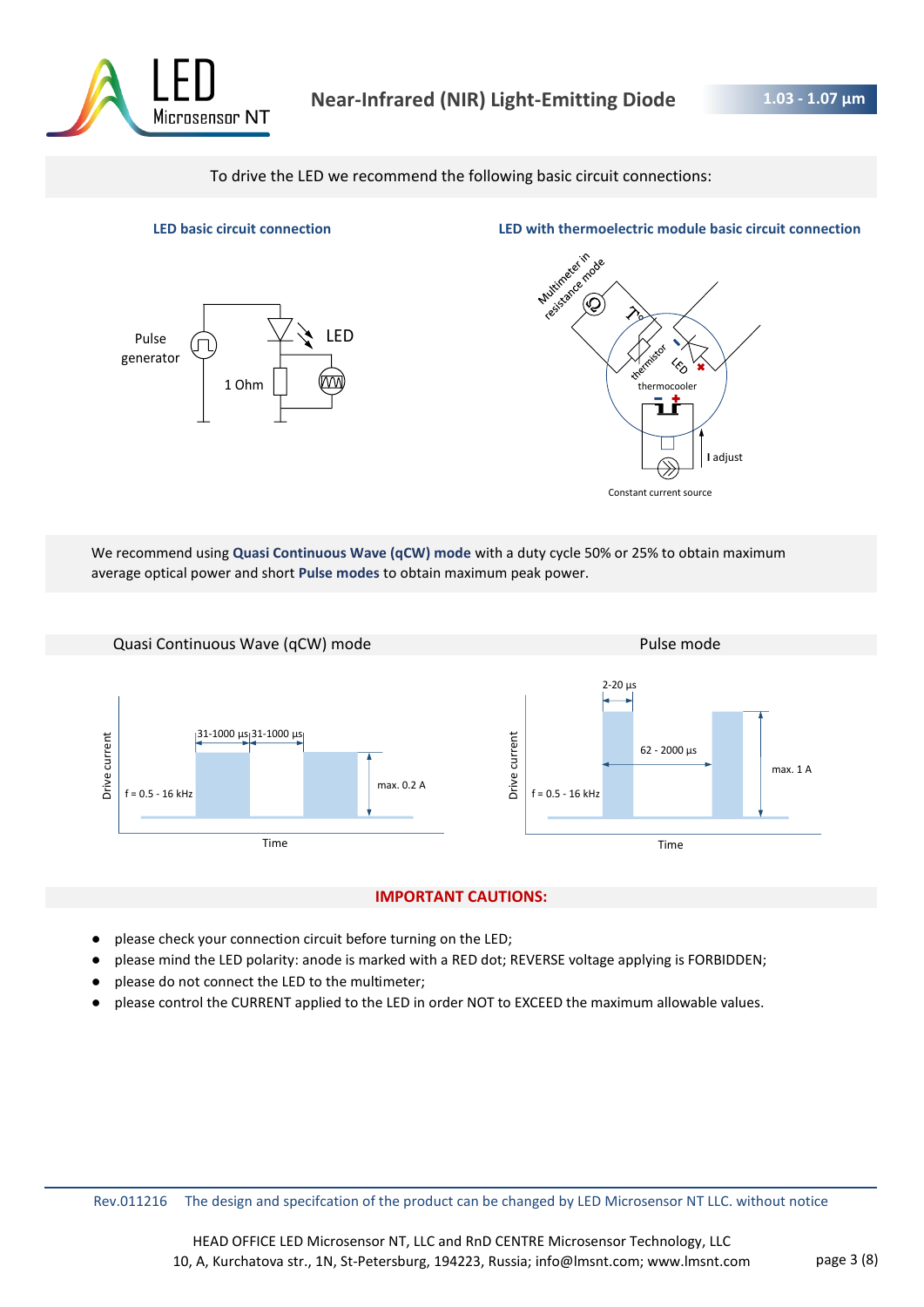

# **Technical Drawings**

#### **Lms10LED**



1 - LED anode 2- LED cathode



Rev.011216 The design and specifcation of the product can be changed by LED Microsensor NT LLC. without notice

HEAD OFFICE LED Microsensor NT, LLC and RnD CENTRE Microsensor Technology, LLC 10, A, Kurchatova str., 1N, St-Petersburg, 194223, Russia; info@lmsnt.com; www.lmsnt.com page 4 (8)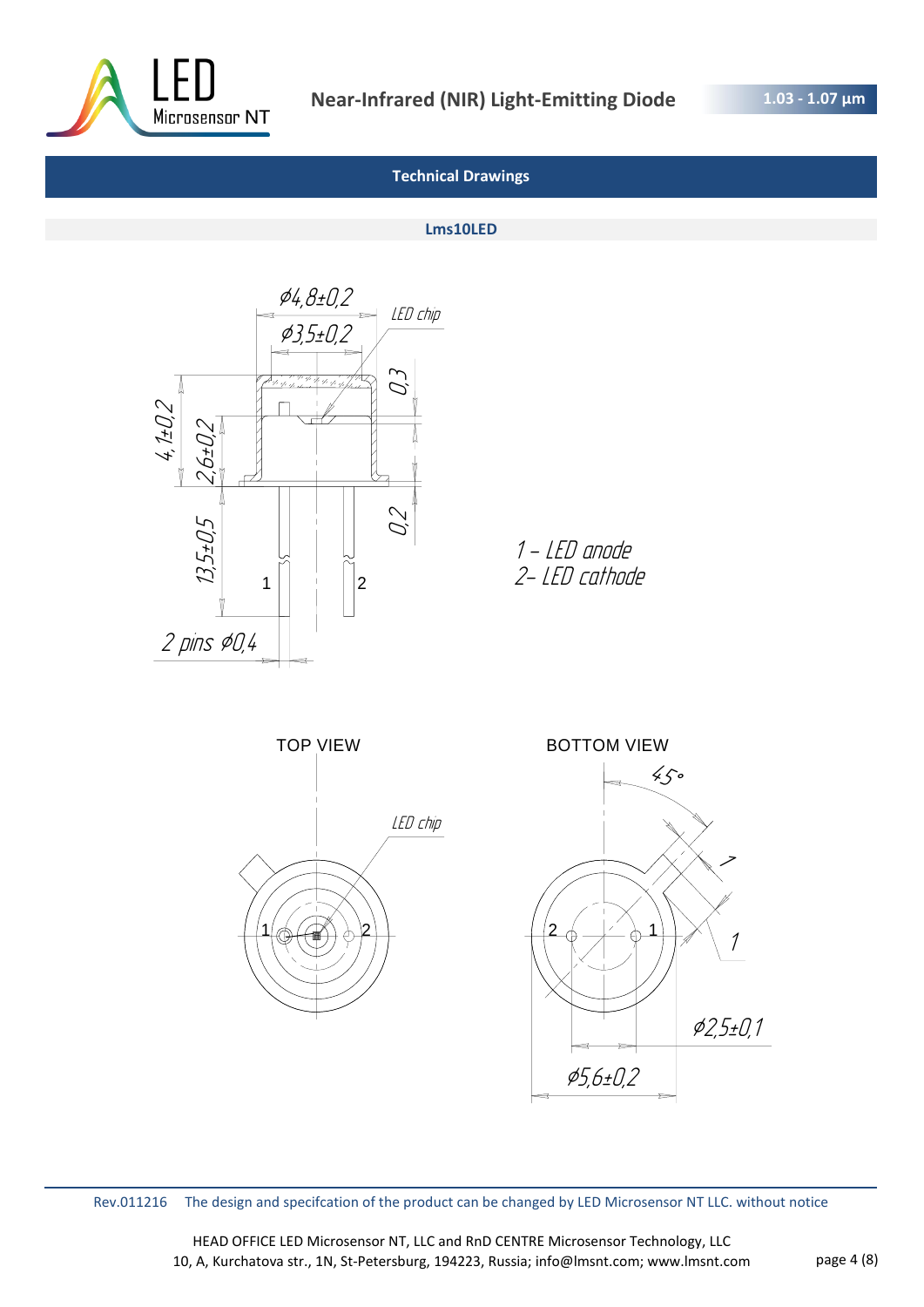

## **Technical Drawings**

#### **Lms10LED-R**



Rev.011216 The design and specifcation of the product can be changed by LED Microsensor NT LLC. without notice

HEAD OFFICE LED Microsensor NT, LLC and RnD CENTRE Microsensor Technology, LLC 10, A, Kurchatova str., 1N, St-Petersburg, 194223, Russia; info@lmsnt.com; www.lmsnt.com page 5 (8)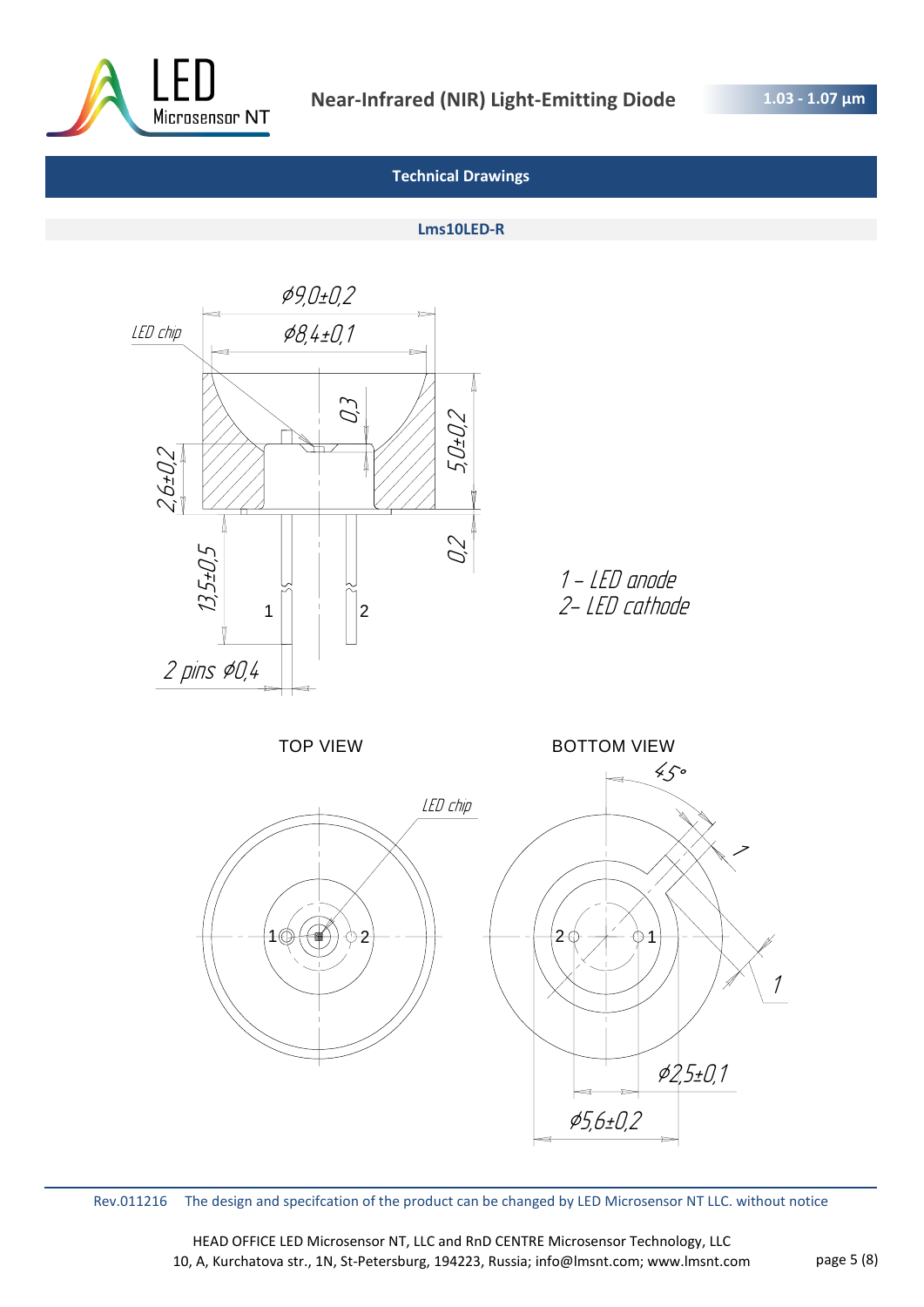

## **Technical Drawings**

#### **Lms10LED-RW**



Rev.011216 The design and specifcation of the product can be changed by LED Microsensor NT LLC. without notice

HEAD OFFICE LED Microsensor NT, LLC and RnD CENTRE Microsensor Technology, LLC 10, A, Kurchatova str., 1N, St-Petersburg, 194223, Russia; info@lmsnt.com; www.lmsnt.com page 6 (8)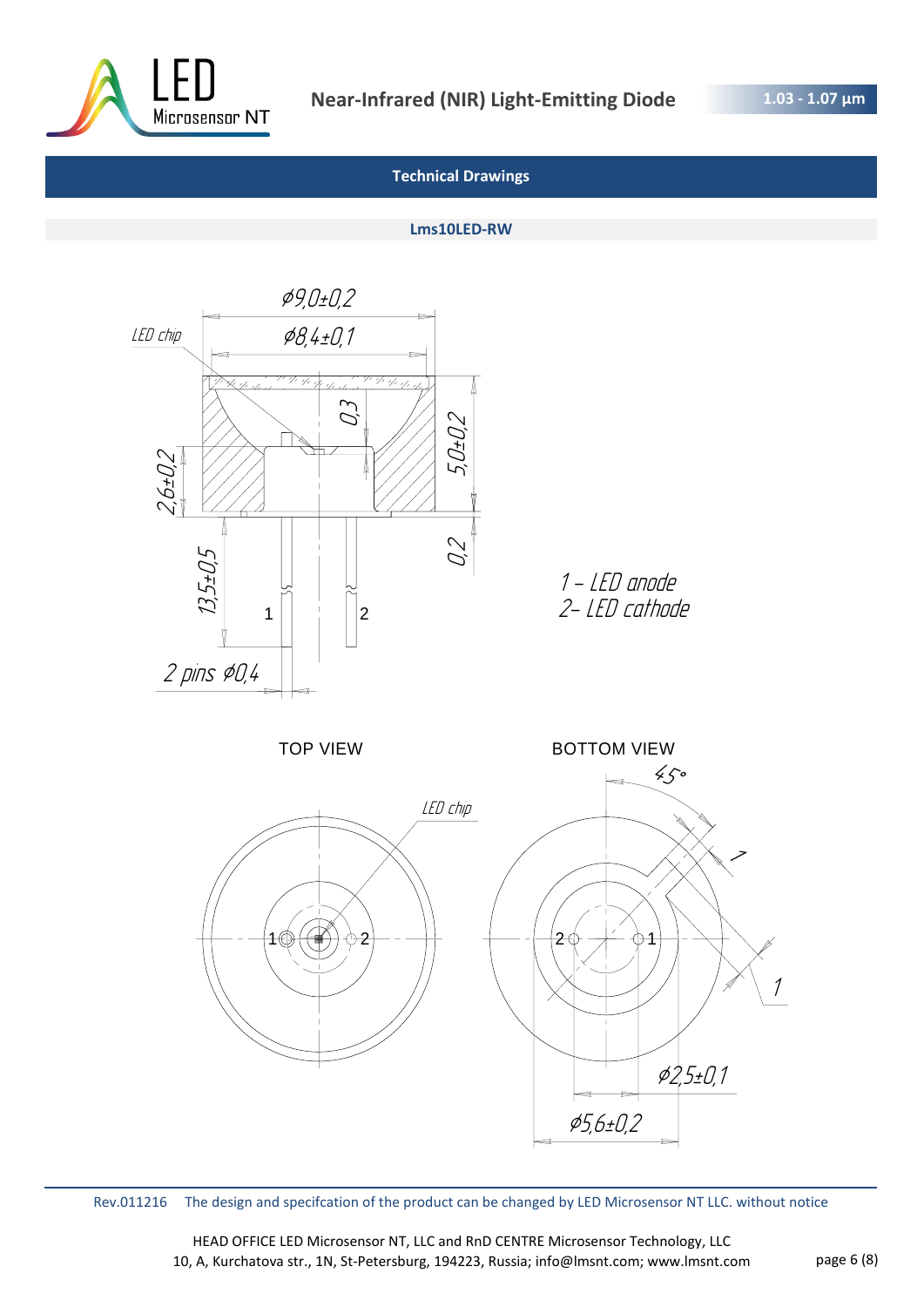

# **Technical Drawings**

#### **Lms10LED-TEM**



TOP VIEW



# BOTTOM VIEW



Rev.011216 The design and specifcation of the product can be changed by LED Microsensor NT LLC. without notice

HEAD OFFICE LED Microsensor NT, LLC and RnD CENTRE Microsensor Technology, LLC 10, A, Kurchatova str., 1N, St-Petersburg, 194223, Russia; info@lmsnt.com; www.lmsnt.com page 7 (8)